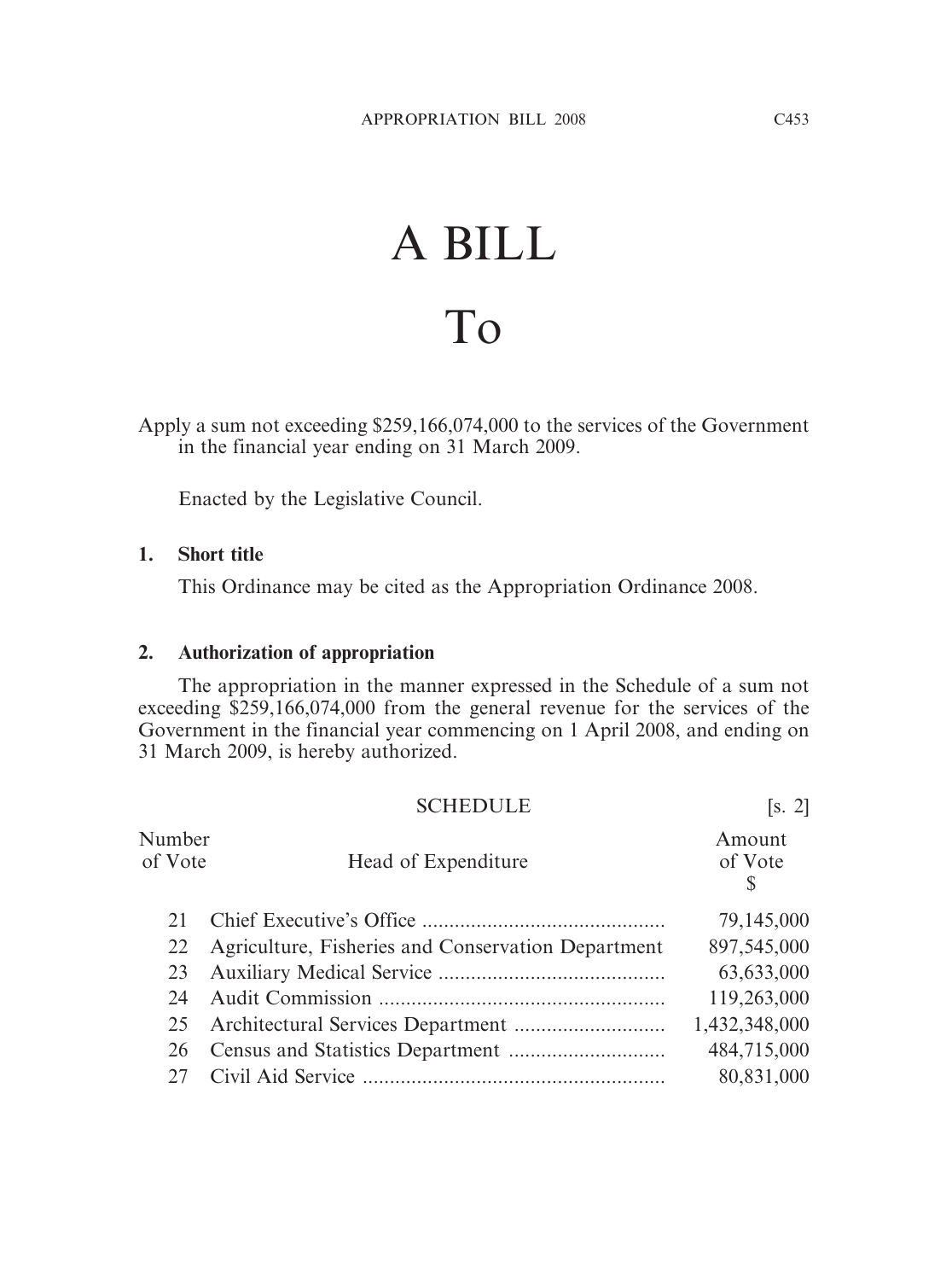| Number  |                                                  | Amount        |
|---------|--------------------------------------------------|---------------|
| of Vote | Head of Expenditure                              | of Vote       |
|         |                                                  | $\mathbb{S}$  |
| 28      |                                                  | 677,479,000   |
| 30      |                                                  | 2,539,155,000 |
| 31      |                                                  | 2,308,147,000 |
| 33      | Civil Engineering and Development Department     | 1,431,120,000 |
| 37      |                                                  | 3,344,211,000 |
| 39      |                                                  | 1,638,608,000 |
| 42      | Electrical and Mechanical Services Department    | 309,160,000   |
| 44      | Environmental Protection Department              | 3,349,442,000 |
| 45      |                                                  | 3,427,865,000 |
| 46      |                                                  | 3,385,233,000 |
| 47      | Government Secretariat: Office of the Government |               |
|         |                                                  | 564,184,000   |
| 48      |                                                  | 329,049,000   |
| 49      | Food and Environmental Hygiene Department        | 4,390,654,000 |
| 51      |                                                  | 1,805,428,000 |
| 53      | Government Secretariat: Home Affairs Bureau      | 1,384,989,000 |
| 55      | Government Secretariat: Commerce and Economic    |               |
|         | Development Bureau (Communications<br>and        | 63,609,000    |
| 59      |                                                  | 448,883,000   |
| 60      |                                                  | 2,109,209,000 |
| 62      |                                                  | 125,553,000   |
| 63      |                                                  | 1,547,250,000 |
| 70      |                                                  | 2,709,371,000 |
| 72      | Independent Commission Against Corruption        | 756,887,000   |
| 74      |                                                  | 370,047,000   |
| 76      |                                                  | 1,251,688,000 |
| 78      |                                                  | 92,748,000    |
| 79      |                                                  | 109,307,000   |
| 80      |                                                  | 1,044,758,000 |
| 82      |                                                  | 825,042,000   |
| 90      |                                                  | 1,016,769,000 |
| 91      |                                                  | 1,698,662,000 |
| 92      |                                                  | 949,200,000   |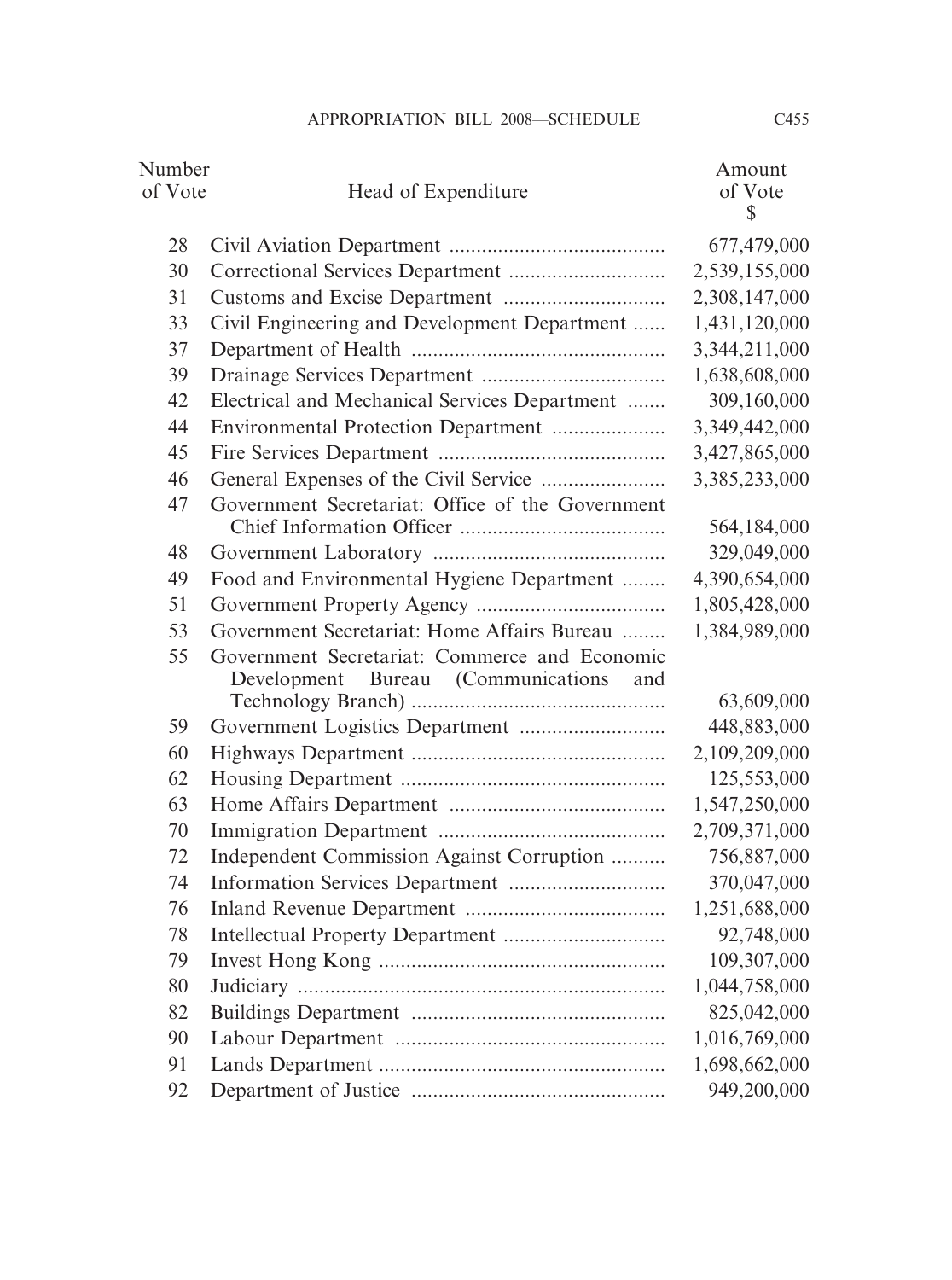| Number<br>of Vote | Head of Expenditure                                                                            | Amount<br>of Vote |
|-------------------|------------------------------------------------------------------------------------------------|-------------------|
|                   |                                                                                                | $\mathbb{S}$      |
| 94                |                                                                                                | 758,863,000       |
| 95                | Leisure and Cultural Services Department                                                       | 5,054,876,000     |
| 96                | Government Secretariat: Overseas Economic and                                                  |                   |
|                   |                                                                                                | 310,907,000       |
| 100               |                                                                                                | 918,973,000       |
| 106               |                                                                                                | 40,887,954,000    |
| 112               |                                                                                                | 385,927,000       |
| 114               |                                                                                                | 85,144,000        |
| 116               |                                                                                                | 134,284,000       |
| 118               |                                                                                                | 468,647,000       |
| 120               |                                                                                                | 16,525,011,000    |
| 121               |                                                                                                | 16,526,000        |
| 122               |                                                                                                | 11,913,550,000    |
| 136               |                                                                                                | 17,886,000        |
| 137               | Government Secretariat: Environment Bureau                                                     | 63,731,000        |
| 138               | Secretariat: Development Bureau<br>Government                                                  | 96,604,000        |
| 139               | Government Secretariat: Food and Health Bureau                                                 | 65,423,000        |
| 140               | Government Secretariat: Food and Health Bureau                                                 |                   |
|                   |                                                                                                | 30,762,021,000    |
| 141               | Government Secretariat: Labour and Welfare Bureau                                              | 498,688,000       |
| 142               | Government Secretariat: Offices of the Chief<br>Secretary for Administration and the Financial |                   |
|                   |                                                                                                | 498,406,000       |
| 143               | Government Secretariat: Civil Service Bureau                                                   | 397,937,000       |
| 144               | Secretariat: Constitutional<br>Government<br>and                                               | 345,684,000       |
| 147               | Government Secretariat: Financial Services and the<br>Treasury Bureau (The Treasury Branch)    | 188,737,000       |
| 148               | Government Secretariat: Financial Services and the                                             |                   |
|                   | Treasury Bureau (Financial Services Branch)                                                    | 127,327,000       |
| 151               | Government Secretariat: Security Bureau                                                        | 160,491,000       |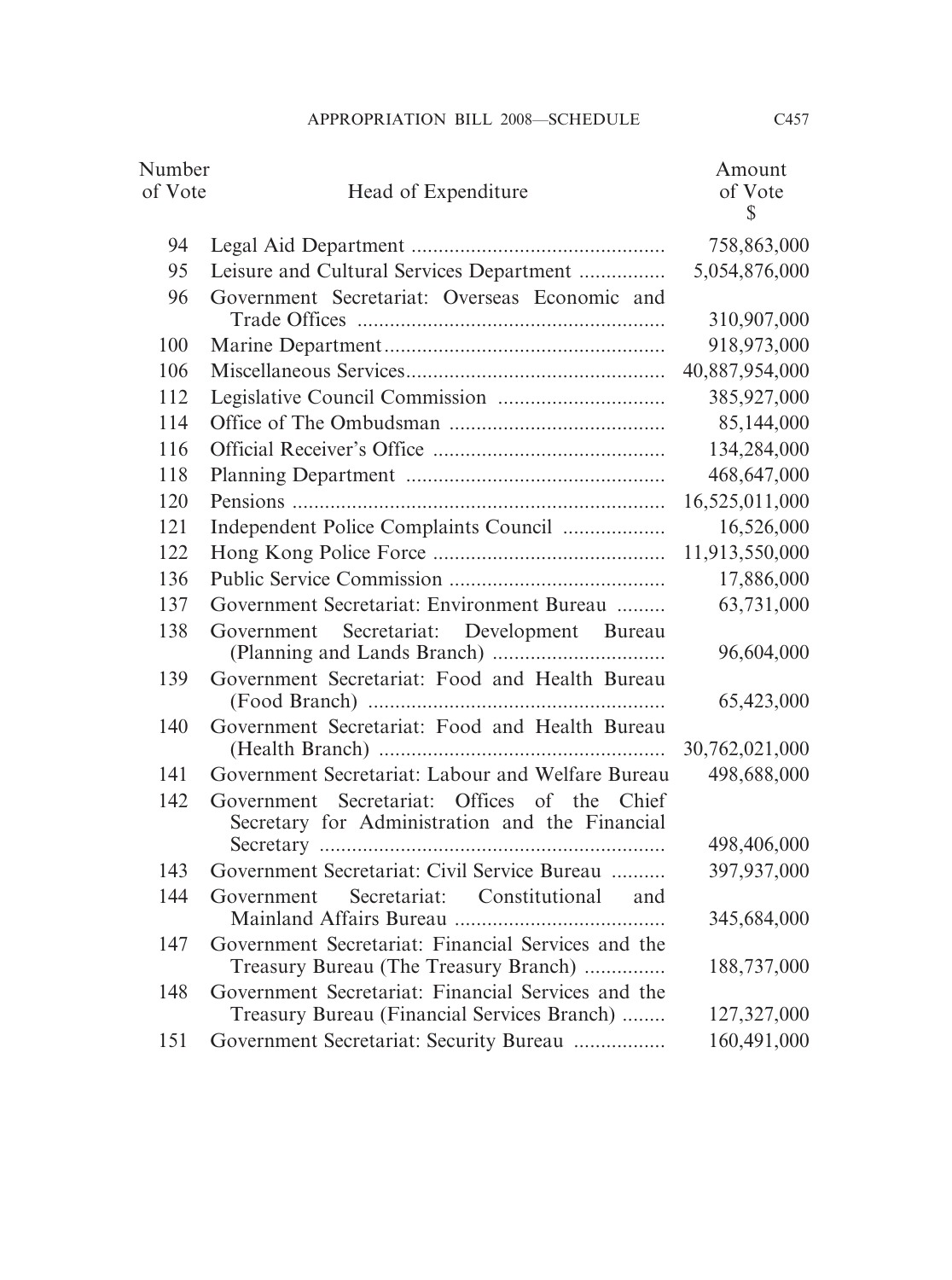| Number<br>of Vote | Head of Expenditure                                                                                   | Amount<br>of Vote<br>\$ |
|-------------------|-------------------------------------------------------------------------------------------------------|-------------------------|
| 152               | Government Secretariat: Commerce and Economic<br>Development Bureau (Commerce, Industry and           | 1,180,197,000           |
| 155               | Government Secretariat: Innovation and Technology                                                     | 507,943,000             |
| 156               | Government Secretariat: Education Bureau                                                              | 37,640,728,000          |
| 158               | Government Secretariat: Transport and Housing                                                         | 121,693,000             |
| 159               | Government Secretariat: Development Bureau                                                            |                         |
|                   |                                                                                                       | 221,117,000             |
| 160               |                                                                                                       | 490,757,000             |
| 162               |                                                                                                       | 386,329,000             |
| 163               |                                                                                                       | 352,739,000             |
| 166               |                                                                                                       | 257,280,000             |
| 168               |                                                                                                       | 203,416,000             |
| 169               | Secretariat, Commissioner on Interception of<br>Communications and Surveillance                       | 11,524,000              |
| 170               |                                                                                                       | 34,424,527,000          |
| 173               |                                                                                                       | 3,649,222,000           |
| 174               | Joint Secretariat for the Advisory Bodies on Civil<br>Service and Judicial Salaries and Conditions of |                         |
|                   |                                                                                                       | 25,791,000              |
| 180               | Television and Entertainment Licensing Authority                                                      | 147,820,000             |
| 181               |                                                                                                       | 454,395,000             |
| 186               |                                                                                                       | 1,108,874,000           |
| 188               |                                                                                                       | 331,093,000             |
| 190               |                                                                                                       | 11,926,403,000          |
| 194               |                                                                                                       | 5,139,042,000           |
|                   |                                                                                                       | 258,425,674,000         |
| 184               |                                                                                                       | 740,400,000             |
|                   |                                                                                                       |                         |